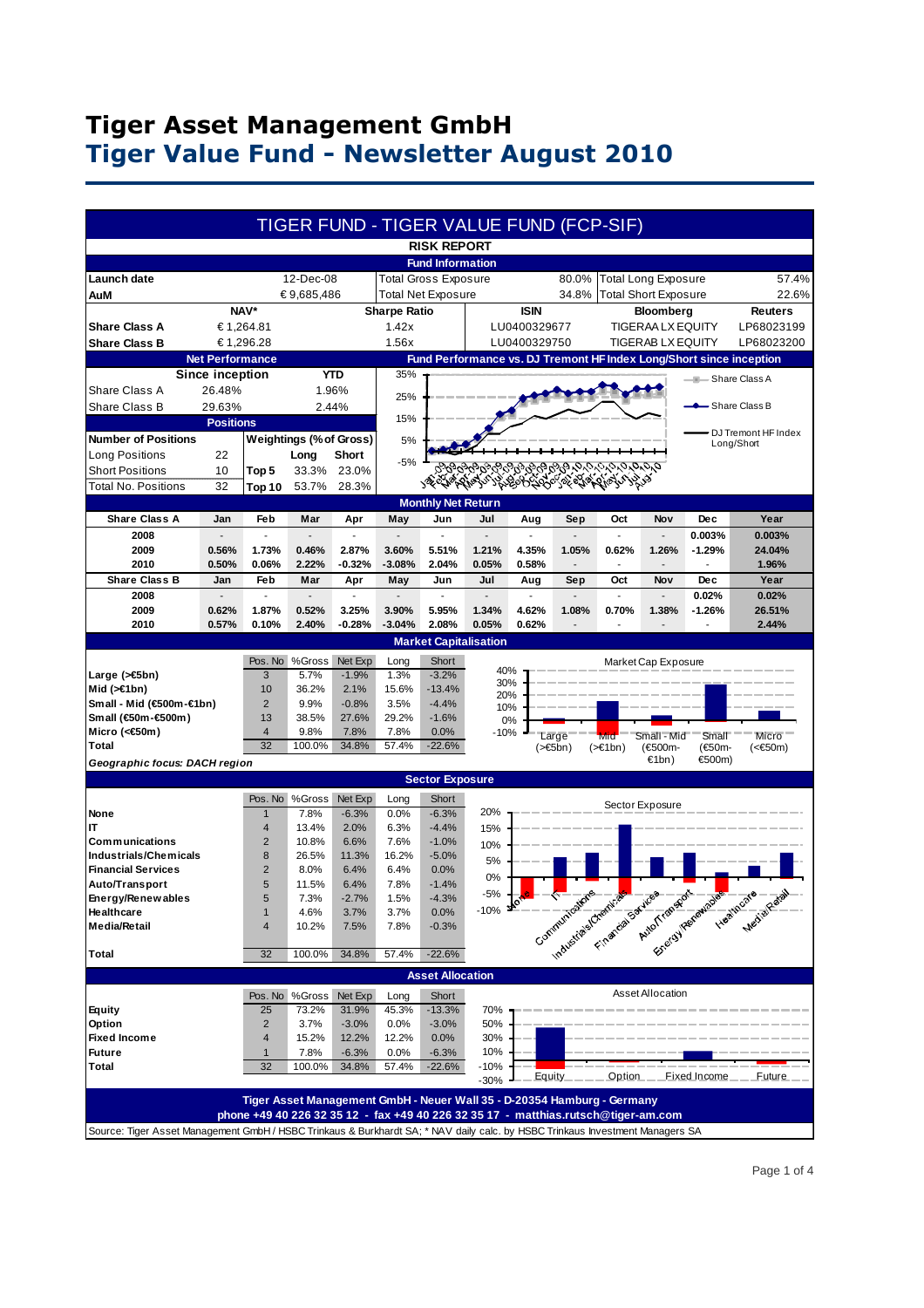# **Tiger Value Fund – August 2010**

#### **O Returns: Up 0.58% (class A)/ up 0.62% (class B)**

 In August the Tiger Value Fund had a positive net return of 0.58% for share class A and 0.62% for share class B, making a cumulative net return of  $+1.96\% / +2.44\%$  YTD and  $+26.48\% /$  $+29.63\%$  since inception (share class A/B).

#### **O Commentary: Markets down as fundamental concerns returned**

In August the tendency towards value was reflected in the performance of European equities as concerns about too gloomy corporate profit forecasts for 2011 returned. With DAX and MDAX down 3.6% and 2.6% respectively we are pleased with our positive Fund performance profiting from high FCF yielding positions and a relatively low net exposure of around 35-40% (18-23% beta adjusted).

With a Sharpe Ratio of 1.56 (class B)/ 1.42 (class A) both share classes rank under the top 50 out of 1617 long/short equity hedge funds worldwide at www.hedgefund.net.

While our core long positions in Kontron and Freenet cost us -62bp, Nabaltec contributed positively with +35bp. Our single short positions and MDAX/DAX future hedge added positively with +51bp and +35bp respectively.

#### **O Discussion: Nabaltec – high leverage, undemanding valuation**

We hold a smaller position in Nabaltec (NTG,  $\epsilon$ 5.89), a specialized chemical manufacturer focusing on halogen-free flame retardant fillers for the plastic and cable/wire industry as well as ceramic raw materials and bodies for numerous applications in technical ceramics and the refractory industry. With its Q2 top line growth of  $> 73\%$  y-o-y and an EBITDA margin of 15% the company clearly beat market expectations and increased its FY guidance which resulted in a 40% share price increase since July.

As the global market leader, its expanded production capacity and the discontinuation of a competitors US production site, NTG is excellent positioned to capture additional market share in its niche markets. Further the company's innovative products, a better product mix and upcoming price increases should lift profit margins in the future.

Due to NTG's strong free cash flow growth and the fact that German state banks account for 66% of the company's debt we are not worried about its relatively high financial leverage of 3x net debt/EBITDA.

According to our numbers NTG trades on a fairly low 4x EV/EBITDA 2011 and 5x PER 2011. The company's valuation looks extremely undemanding given its continued margin expansion and double digit growth rates.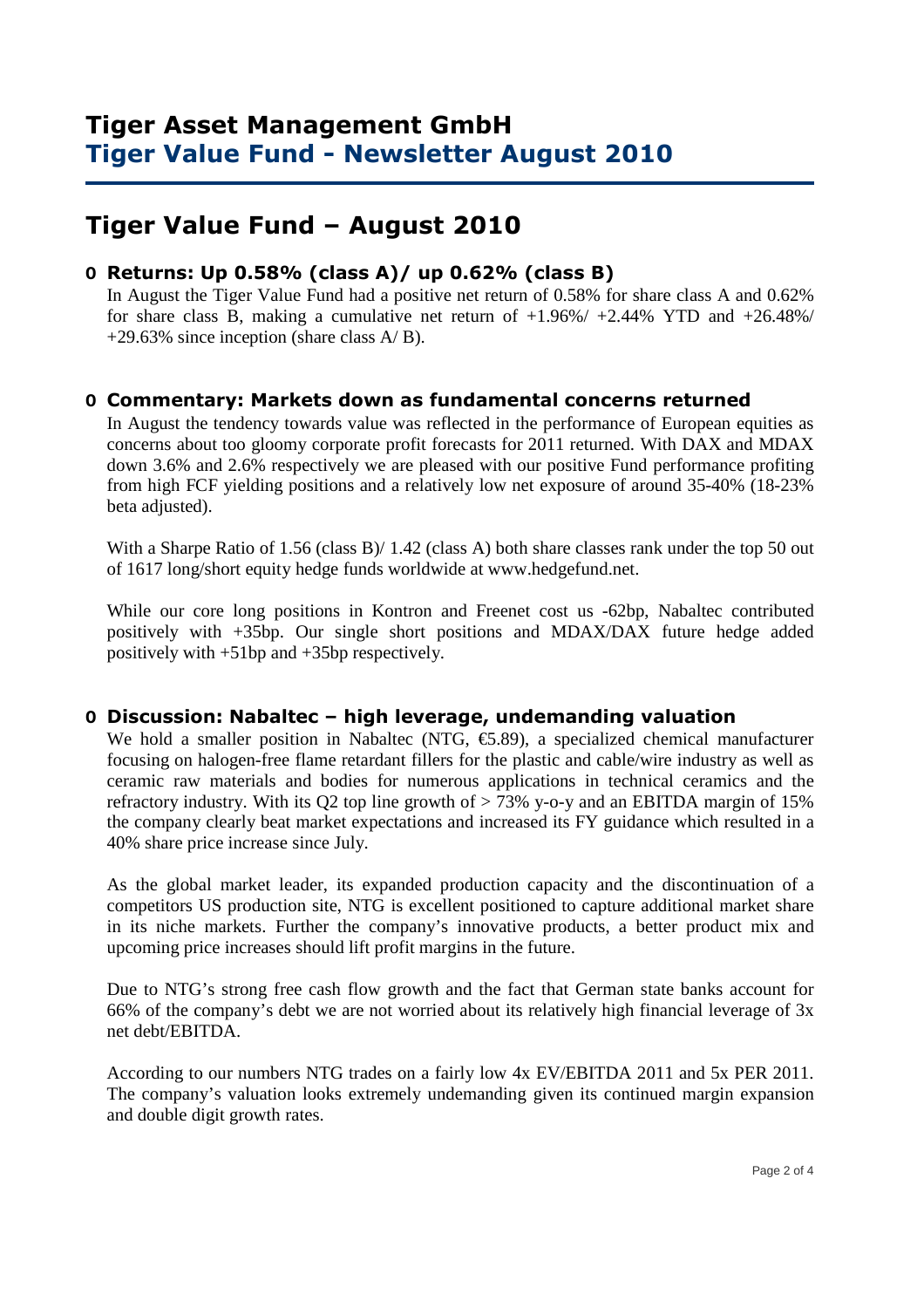## **Tiger Asset Management GmbH Tiger Value Fund - Newsletter August 2010**

#### **o Outlook: Trading ranges may persist for equity markets**

As long as concerns about the extent of the slowdown in economic growth remain on the agenda, we expect uncertainty to persist and markets to remain within the trading ranges that they have established in the course of this year.

Many investors are still overweighting Bunds with a yield of 2.4% vs. 10 year average  $> 4\%$ . This does not really look compelling to us. With an average 4% dividend yield in Europe vs. 3% for the last 10 years the gap between dividend yields and the 10-year bond yield is nearing a 25 year high. Back in 1985 the yield gap between equity and bonds was almost similar to today's gap. Since then dividends made up to 55% of the overall equity return and equities outperformed bonds despite 2 bear markets. We believe it's highly likely that we will see a deja vu.

The current environment offers an excellent opportunity for our defensive and catalyst driven investment strategy and we are confident to continue creating significant alpha, focusing on high quality and high yielding stocks.

If you have any questions regarding the fund, how to invest in the fund or anything else please feel free to contact us via phone at  $+49(0)402263235-12$  or e-mail at matthias.rutsch@tigeram.com. Our next monthly subscription deadline for the Tiger Value Fund is September  $23^{rd}$ , 2010 at 5pm.

Finally, we would like to take this opportunity to thank you for your continuing support.

### *The Tiger Value Fund Desk, 16th September 2010.*

 *Matthias Rutsch Marc Schädler*